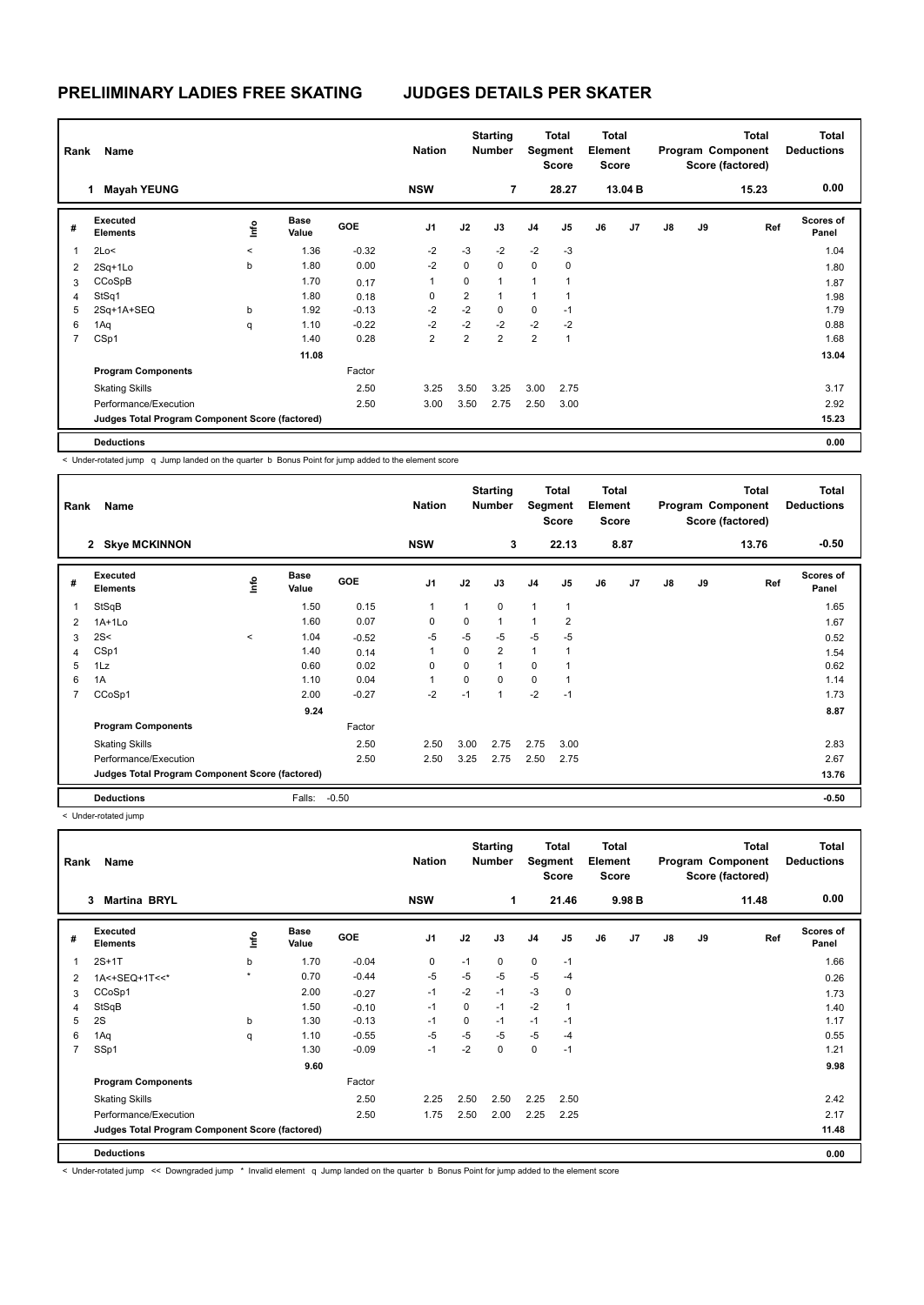| Rank           | Name                                            |      |                      |         | <b>Nation</b>  |      | <b>Starting</b><br><b>Number</b> |                | <b>Total</b><br>Segment<br><b>Score</b> | <b>Total</b><br>Element<br><b>Score</b> |        |    |    | <b>Total</b><br>Program Component<br>Score (factored) | <b>Total</b><br><b>Deductions</b> |
|----------------|-------------------------------------------------|------|----------------------|---------|----------------|------|----------------------------------|----------------|-----------------------------------------|-----------------------------------------|--------|----|----|-------------------------------------------------------|-----------------------------------|
|                | 4 Clarisse LIM                                  |      |                      |         | <b>NSW</b>     |      | 10                               |                | 21.41                                   |                                         | 9.31 B |    |    | 12.10                                                 | 0.00                              |
| #              | Executed<br><b>Elements</b>                     | lnfo | <b>Base</b><br>Value | GOE     | J <sub>1</sub> | J2   | J3                               | J <sub>4</sub> | J <sub>5</sub>                          | J6                                      | J7     | J8 | J9 | Ref                                                   | <b>Scores of</b><br>Panel         |
|                | $1A+1T$                                         |      | 1.50                 | 0.04    | 0              | 0    | $\mathbf 0$                      | $\mathbf{1}$   | $\overline{1}$                          |                                         |        |    |    |                                                       | 1.54                              |
| $\overline{2}$ | $1$ Lo $+1$ Lo                                  |      | 1.00                 | 0.00    | 0              | 0    | $\mathbf 0$                      | 0              | $-1$                                    |                                         |        |    |    |                                                       | 1.00                              |
| 3              | StSqB                                           |      | 1.50                 | $-0.10$ | $-1$           | 0    | $-1$                             | $-3$           | $\mathbf 0$                             |                                         |        |    |    |                                                       | 1.40                              |
| 4              | CCoSp1V                                         |      | 1.50                 | 0.00    | 1              | 0    | $\overline{2}$                   | $-2$           | $-1$                                    |                                         |        |    |    |                                                       | 1.50                              |
| 5              | 2Sq                                             | b    | 1.30                 | $-0.52$ | $-4$           | $-4$ | $-4$                             | $-4$           | $-4$                                    |                                         |        |    |    |                                                       | 0.78                              |
| 6              | 1A                                              |      | 1.10                 | $-0.11$ | $-1$           | $-1$ | $-1$                             | $-1$           | $-1$                                    |                                         |        |    |    |                                                       | 0.99                              |
| $\overline{7}$ | SSpB                                            |      | 1.10                 | 0.00    | 0              | 0    | $\mathbf 0$                      | 0              | $-2$                                    |                                         |        |    |    |                                                       | 1.10                              |
|                |                                                 |      | 9.00                 |         |                |      |                                  |                |                                         |                                         |        |    |    |                                                       | 9.31                              |
|                | <b>Program Components</b>                       |      |                      | Factor  |                |      |                                  |                |                                         |                                         |        |    |    |                                                       |                                   |
|                | <b>Skating Skills</b>                           |      |                      | 2.50    | 3.00           | 2.25 | 2.50                             | 2.50           | 2.25                                    |                                         |        |    |    |                                                       | 2.42                              |
|                | Performance/Execution                           |      |                      | 2.50    | 2.50           | 2.25 | 2.75                             | 2.50           | 2.25                                    |                                         |        |    |    |                                                       | 2.42                              |
|                | Judges Total Program Component Score (factored) |      |                      |         |                |      |                                  |                |                                         |                                         |        |    |    |                                                       | 12.10                             |
|                | <b>Deductions</b>                               |      |                      |         |                |      |                                  |                |                                         |                                         |        |    |    |                                                       | 0.00                              |

q Jump landed on the quarter b Bonus Point for jump added to the element score

|   | Name<br>Rank<br>Isabella HONG<br>5              |         |                      |            | <b>Nation</b>  |      | <b>Starting</b><br><b>Number</b> | Segment        | <b>Total</b><br>Score | Total<br>Element<br><b>Score</b> |        |    |    | Total<br>Program Component<br>Score (factored) | <b>Total</b><br><b>Deductions</b> |
|---|-------------------------------------------------|---------|----------------------|------------|----------------|------|----------------------------------|----------------|-----------------------|----------------------------------|--------|----|----|------------------------------------------------|-----------------------------------|
|   |                                                 |         |                      |            | <b>NSW</b>     |      | 20                               |                | 20.99                 |                                  | 9.53 B |    |    | 11.46                                          | 0.00                              |
| # | Executed<br><b>Elements</b>                     | lnfo    | <b>Base</b><br>Value | <b>GOE</b> | J <sub>1</sub> | J2   | J3                               | J <sub>4</sub> | J <sub>5</sub>        | J6                               | J7     | J8 | J9 | Ref                                            | <b>Scores of</b><br>Panel         |
|   | StSqB                                           |         | 1.50                 | $-0.15$    | $\mathbf 0$    | 0    | -3                               | $-4$           | $\mathbf 0$           |                                  |        |    |    |                                                | 1.35                              |
| 2 | $2S+1T$                                         | b       | 1.70                 | $-0.26$    | $-2$           | $-2$ | $-2$                             | $-2$           | $-3$                  |                                  |        |    |    |                                                | 1.44                              |
| 3 | $1A+1T$                                         |         | 1.50                 | 0.07       | 1              | 0    | $\mathbf 0$                      | $\mathbf{1}$   | 1                     |                                  |        |    |    |                                                | 1.57                              |
| 4 | 2S<                                             | $\prec$ | 1.04                 | $-0.35$    | -3             | -4   | $-4$                             | $-3$           | $-3$                  |                                  |        |    |    |                                                | 0.69                              |
| 5 | CCoSp1                                          |         | 2.00                 | $-0.47$    | $-3$           | $-2$ | $-2$                             | $-3$           | $-2$                  |                                  |        |    |    |                                                | 1.53                              |
| 6 | 1A                                              |         | 1.10                 | $-0.07$    | $-1$           | 0    | $-1$                             | $\mathbf 0$    | $-1$                  |                                  |        |    |    |                                                | 1.03                              |
| 7 | CSSpBV                                          |         | 1.20                 | $-0.28$    | $-2$           | $-2$ | $-2$                             | $-3$           | $-4$                  |                                  |        |    |    |                                                | 0.92                              |
|   |                                                 |         | 10.04                |            |                |      |                                  |                |                       |                                  |        |    |    |                                                | 9.53                              |
|   | <b>Program Components</b>                       |         |                      | Factor     |                |      |                                  |                |                       |                                  |        |    |    |                                                |                                   |
|   | <b>Skating Skills</b>                           |         |                      | 2.50       | 2.50           | 2.75 | 2.25                             | 2.25           | 2.00                  |                                  |        |    |    |                                                | 2.33                              |
|   | Performance/Execution                           |         |                      | 2.50       | 2.00           | 2.75 | 2.25                             | 2.50           | 1.75                  |                                  |        |    |    |                                                | 2.25                              |
|   | Judges Total Program Component Score (factored) |         |                      |            |                |      |                                  |                |                       |                                  |        |    |    |                                                | 11.46                             |
|   | <b>Deductions</b>                               |         |                      |            |                |      |                                  |                |                       |                                  |        |    |    |                                                | 0.00                              |

< Under-rotated jump b Bonus Point for jump added to the element score

| Name<br>Rank<br><b>Nicole GRAOVAC</b><br>6 |                                                 |         |                      |         | <b>Nation</b>  |      | <b>Starting</b><br><b>Number</b> |                | <b>Total</b><br>Segment<br>Score | Total<br>Element<br><b>Score</b> |      |    |    | <b>Total</b><br>Program Component<br>Score (factored) | Total<br><b>Deductions</b> |
|--------------------------------------------|-------------------------------------------------|---------|----------------------|---------|----------------|------|----------------------------------|----------------|----------------------------------|----------------------------------|------|----|----|-------------------------------------------------------|----------------------------|
|                                            |                                                 |         |                      |         | <b>NSW</b>     |      | 12                               |                | 20.27                            |                                  | 7.87 |    |    | 12.90                                                 | $-0.50$                    |
| #                                          | Executed<br><b>Elements</b>                     | Info    | <b>Base</b><br>Value | GOE     | J <sub>1</sub> | J2   | J3                               | J <sub>4</sub> | J <sub>5</sub>                   | J6                               | J7   | J8 | J9 | Ref                                                   | <b>Scores of</b><br>Panel  |
| 1                                          | CUS <sub>p1</sub>                               |         | 1.70                 | 0.17    | 1              | 0    | $\mathbf{1}$                     | $\mathbf{1}$   | $\overline{1}$                   |                                  |      |    |    |                                                       | 1.87                       |
| 2                                          | 2S<                                             | $\,<$   | 1.04                 | $-0.52$ | $-5$           | $-5$ | $-5$                             | $-5$           | $-5$                             |                                  |      |    |    |                                                       | 0.52                       |
| 3                                          | 1A                                              |         | 1.10                 | 0.00    | 0              | 0    | $\mathbf 0$                      | $\mathbf 0$    | 0                                |                                  |      |    |    |                                                       | 1.10                       |
| 4                                          | $1A+1T$                                         |         | 1.50                 | 0.00    | 0              | 0    | $\mathbf 0$                      | $\mathbf 0$    | 1                                |                                  |      |    |    |                                                       | 1.50                       |
| 5                                          | CCoSp1V                                         |         | 1.50                 | $-0.15$ | $-1$           | 0    | $-1$                             | $-3$           | $-1$                             |                                  |      |    |    |                                                       | 1.35                       |
| 6                                          | 2S<<+REP                                        | $\star$ | 0.28                 | $-0.15$ | $-4$           | $-4$ | -3                               | $-3$           | $-4$                             |                                  |      |    |    |                                                       | 0.13                       |
| $\overline{7}$                             | StSqB                                           |         | 1.50                 | $-0.10$ | 0              | 0    | $-2$                             | $\mathbf 0$    | $-2$                             |                                  |      |    |    |                                                       | 1.40                       |
|                                            |                                                 |         | 8.62                 |         |                |      |                                  |                |                                  |                                  |      |    |    |                                                       | 7.87                       |
|                                            | <b>Program Components</b>                       |         |                      | Factor  |                |      |                                  |                |                                  |                                  |      |    |    |                                                       |                            |
|                                            | <b>Skating Skills</b>                           |         |                      | 2.50    | 2.25           | 2.75 | 2.50                             | 2.75           | 2.50                             |                                  |      |    |    |                                                       | 2.58                       |
|                                            | Performance/Execution                           |         |                      | 2.50    | 2.50           | 2.75 | 2.50                             | 2.50           | 2.75                             |                                  |      |    |    |                                                       | 2.58                       |
|                                            | Judges Total Program Component Score (factored) |         |                      |         |                |      |                                  |                |                                  |                                  |      |    |    |                                                       | 12.90                      |
|                                            | <b>Deductions</b>                               |         | Falls:               | $-0.50$ |                |      |                                  |                |                                  |                                  |      |    |    |                                                       | $-0.50$                    |

< Under-rotated jump << Downgraded jump REP Jump repetition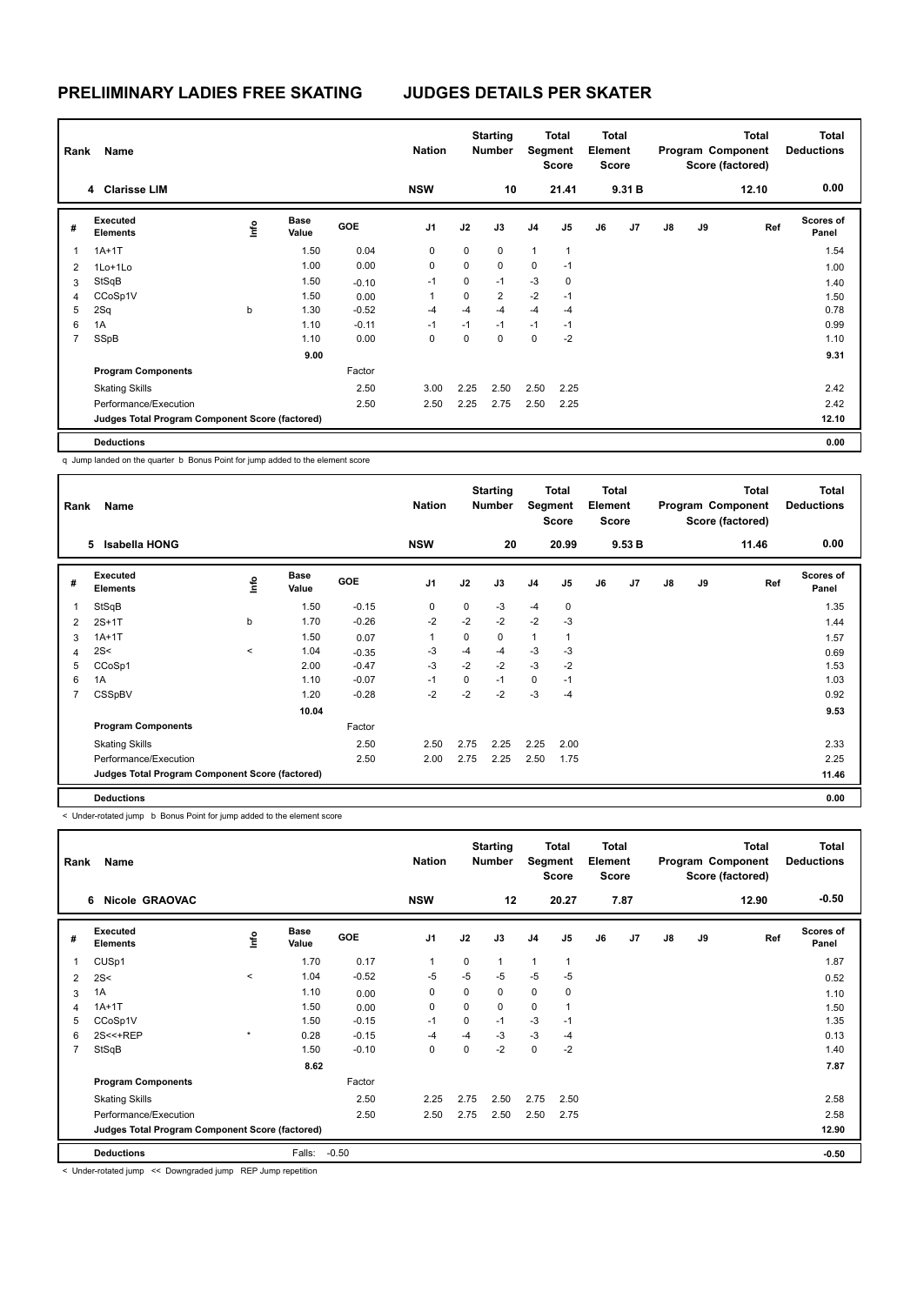| Rank           | Name                                            |      |                      |         | <b>Nation</b>  |                | <b>Starting</b><br><b>Number</b> | Segment        | Total<br><b>Score</b> | <b>Total</b><br>Element<br><b>Score</b> |      |               |    | <b>Total</b><br>Program Component<br>Score (factored) | <b>Total</b><br><b>Deductions</b> |
|----------------|-------------------------------------------------|------|----------------------|---------|----------------|----------------|----------------------------------|----------------|-----------------------|-----------------------------------------|------|---------------|----|-------------------------------------------------------|-----------------------------------|
|                | 7 Olivia YE                                     |      |                      |         | <b>NSW</b>     |                | 8                                |                | 19.98                 |                                         | 7.48 |               |    | 12.50                                                 | 0.00                              |
| #              | Executed<br><b>Elements</b>                     | lnfo | <b>Base</b><br>Value | GOE     | J1             | J2             | J3                               | J <sub>4</sub> | J5                    | J6                                      | J7   | $\mathsf{J}8$ | J9 | Ref                                                   | <b>Scores of</b><br>Panel         |
| $\overline{1}$ | 1Lo                                             |      | 0.50                 | 0.00    | 0              | 0              | $\mathbf 0$                      | $\mathbf 0$    | $\mathbf 0$           |                                         |      |               |    |                                                       | 0.50                              |
| $\overline{2}$ | SSp1                                            |      | 1.30                 | 0.26    | $\overline{2}$ | $\overline{2}$ | 3                                | $\overline{2}$ | $\overline{2}$        |                                         |      |               |    |                                                       | 1.56                              |
| 3              | StSqB                                           |      | 1.50                 | $-0.10$ | 0              | $\mathbf{1}$   | $-1$                             | $-1$           | $-2$                  |                                         |      |               |    |                                                       | 1.40                              |
| 4              | $1F+1Lo$                                        |      | 1.00                 | 0.00    | 0              | 0              | 0                                | 1              | 0                     |                                         |      |               |    |                                                       | 1.00                              |
| 5              | $1Lz!+1T$                                       |      | 1.00                 | $-0.12$ | $-2$           | $-2$           | $-1$                             | $-2$           | $-2$                  |                                         |      |               |    |                                                       | 0.88                              |
| 6              | 1F                                              |      | 0.50                 | 0.00    | 0              | 0              | $\mathbf 0$                      | $-1$           | 0                     |                                         |      |               |    |                                                       | 0.50                              |
| $\overline{7}$ | CCoSpB                                          |      | 1.70                 | $-0.06$ | $-1$           | 0              |                                  | $\mathbf 0$    | $-3$                  |                                         |      |               |    |                                                       | 1.64                              |
|                |                                                 |      | 7.50                 |         |                |                |                                  |                |                       |                                         |      |               |    |                                                       | 7.48                              |
|                | <b>Program Components</b>                       |      |                      | Factor  |                |                |                                  |                |                       |                                         |      |               |    |                                                       |                                   |
|                | <b>Skating Skills</b>                           |      |                      | 2.50    | 2.50           | 3.00           | 2.50                             | 2.75           | 2.00                  |                                         |      |               |    |                                                       | 2.58                              |
|                | Performance/Execution                           |      |                      | 2.50    | 2.25           | 3.25           | 2.50                             | 2.50           | 1.75                  |                                         |      |               |    |                                                       | 2.42                              |
|                | Judges Total Program Component Score (factored) |      |                      |         |                |                |                                  |                |                       |                                         |      |               |    |                                                       | 12.50                             |
|                | <b>Deductions</b>                               |      |                      |         |                |                |                                  |                |                       |                                         |      |               |    |                                                       | 0.00                              |

! Not clear edge

| Rank           | Name                                            |      |                      |            | <b>Nation</b>  |      | <b>Starting</b><br><b>Number</b> |                | <b>Total</b><br>Segment<br><b>Score</b> | Total<br>Element<br><b>Score</b> |                |    |    | <b>Total</b><br>Program Component<br>Score (factored) | <b>Total</b><br><b>Deductions</b> |
|----------------|-------------------------------------------------|------|----------------------|------------|----------------|------|----------------------------------|----------------|-----------------------------------------|----------------------------------|----------------|----|----|-------------------------------------------------------|-----------------------------------|
|                | <b>Abby CHALLINOR</b><br>8                      |      |                      |            | <b>NSW</b>     |      | 17                               |                | 19.73                                   |                                  | 6.20           |    |    | 13.53                                                 | 0.00                              |
| #              | Executed<br><b>Elements</b>                     | lnfo | <b>Base</b><br>Value | <b>GOE</b> | J <sub>1</sub> | J2   | J3                               | J <sub>4</sub> | J5                                      | J6                               | J <sub>7</sub> | J8 | J9 | Ref                                                   | <b>Scores of</b><br>Panel         |
| 1              | 1S                                              |      | 0.40                 | 0.00       | 0              | 0    | $\mathbf 0$                      | $\mathbf 0$    | $\mathbf{1}$                            |                                  |                |    |    |                                                       | 0.40                              |
| 2              | 1Lz+1Lo                                         |      | 1.10                 | 0.00       | 0              | 0    | $\mathbf 0$                      | $\mathbf{1}$   | 0                                       |                                  |                |    |    |                                                       | 1.10                              |
| 3              | CCoSp                                           |      | 0.00                 | 0.00       |                |      |                                  |                |                                         |                                  |                |    |    |                                                       | 0.00                              |
| 4              | StSqB                                           |      | 1.50                 | 0.00       | $-1$           | 0    | $\mathbf 0$                      | $\mathbf 0$    | 2                                       |                                  |                |    |    |                                                       | 1.50                              |
| 5              | 1Lz!                                            |      | 0.60                 | $-0.10$    | $-2$           | $-2$ | $-1$                             | $-1$           | $-2$                                    |                                  |                |    |    |                                                       | 0.50                              |
| 6              | CUSp1                                           |      | 1.70                 | 0.00       | 0              | 0    | $\mathbf 0$                      | $\mathbf 0$    | $\mathbf 0$                             |                                  |                |    |    |                                                       | 1.70                              |
| $\overline{7}$ | $1F+1Lo$                                        |      | 1.00                 | 0.00       | 0              | 0    | $\mathbf 0$                      | $\mathbf 0$    | $\mathbf 0$                             |                                  |                |    |    |                                                       | 1.00                              |
|                |                                                 |      | 6.30                 |            |                |      |                                  |                |                                         |                                  |                |    |    |                                                       | 6.20                              |
|                | <b>Program Components</b>                       |      |                      | Factor     |                |      |                                  |                |                                         |                                  |                |    |    |                                                       |                                   |
|                | <b>Skating Skills</b>                           |      |                      | 2.50       | 2.50           | 2.25 | 2.50                             | 2.75           | 2.75                                    |                                  |                |    |    |                                                       | 2.58                              |
|                | Performance/Execution                           |      |                      | 2.50       | 2.75           | 2.50 | 2.75                             | 3.00           | 3.25                                    |                                  |                |    |    |                                                       | 2.83                              |
|                | Judges Total Program Component Score (factored) |      |                      |            |                |      |                                  |                |                                         |                                  |                |    |    |                                                       | 13.53                             |
|                | <b>Deductions</b>                               |      |                      |            |                |      |                                  |                |                                         |                                  |                |    |    |                                                       | 0.00                              |

! Not clear edge

| Rank | Name<br><b>Chloe YANG</b><br>9                  |            |                      |            |                |          | <b>Starting</b><br><b>Number</b> |                | <b>Total</b><br>Segment<br><b>Score</b> | Total<br>Element<br><b>Score</b> |      |               |    | <b>Total</b><br>Program Component<br>Score (factored) | <b>Total</b><br><b>Deductions</b> |
|------|-------------------------------------------------|------------|----------------------|------------|----------------|----------|----------------------------------|----------------|-----------------------------------------|----------------------------------|------|---------------|----|-------------------------------------------------------|-----------------------------------|
|      |                                                 |            |                      |            | <b>NSW</b>     |          | 21                               |                | 18.80                                   |                                  | 8.17 |               |    | 10.63                                                 | 0.00                              |
| #    | <b>Executed</b><br><b>Elements</b>              | <b>Lin</b> | <b>Base</b><br>Value | <b>GOE</b> | J <sub>1</sub> | J2       | J3                               | J <sub>4</sub> | J5                                      | J6                               | J7   | $\mathsf{J}8$ | J9 | Ref                                                   | Scores of<br>Panel                |
| 1    | SSp1                                            |            | 1.30                 | 0.00       | 0              | $\Omega$ | $\mathbf 0$                      | $\mathbf 0$    | $\mathbf 0$                             |                                  |      |               |    |                                                       | 1.30                              |
| 2    | $1Aq+1T$                                        | q          | 1.50                 | $-0.29$    | $-3$           | $-2$     | $-3$                             | $-4$           | $-2$                                    |                                  |      |               |    |                                                       | 1.21                              |
| 3    | $1F+1T$                                         |            | 0.90                 | $-0.03$    | $-1$           | 0        | $-1$                             | $-1$           | 0                                       |                                  |      |               |    |                                                       | 0.87                              |
| 4    | 2S<                                             | $\prec$    | 1.04                 | $-0.28$    | -3             | $-2$     | $-3$                             | $-2$           | -3                                      |                                  |      |               |    |                                                       | 0.76                              |
| 5    | $1A+1T*$                                        | $\star$    | 1.10                 | $-0.07$    | $-1$           | 0        | $-1$                             | $\mathbf 0$    | $-5$                                    |                                  |      |               |    |                                                       | 1.03                              |
| 6    | StSqB                                           |            | 1.50                 | $-0.30$    | $-2$           | 0        | $-2$                             | $-2$           | -4                                      |                                  |      |               |    |                                                       | 1.20                              |
| 7    | CCoSp1                                          |            | 2.00                 | $-0.20$    | $-1$           | $-1$     | $\mathbf 0$                      | $-1$           | $-1$                                    |                                  |      |               |    |                                                       | 1.80                              |
|      |                                                 |            | 9.34                 |            |                |          |                                  |                |                                         |                                  |      |               |    |                                                       | 8.17                              |
|      | <b>Program Components</b>                       |            |                      | Factor     |                |          |                                  |                |                                         |                                  |      |               |    |                                                       |                                   |
|      | <b>Skating Skills</b>                           |            |                      | 2.50       | 1.75           | 2.75     | 1.75                             | 2.25           | 2.25                                    |                                  |      |               |    |                                                       | 2.08                              |
|      | Performance/Execution                           |            |                      | 2.50       | 1.75           | 2.75     | 2.25                             | 2.50           | 1.75                                    |                                  |      |               |    |                                                       | 2.17                              |
|      | Judges Total Program Component Score (factored) |            |                      |            |                |          |                                  |                |                                         |                                  |      |               |    |                                                       | 10.63                             |
|      | <b>Deductions</b>                               |            |                      |            |                |          |                                  |                |                                         |                                  |      |               |    |                                                       | 0.00                              |

< Under-rotated jump \* Invalid element q Jump landed on the quarter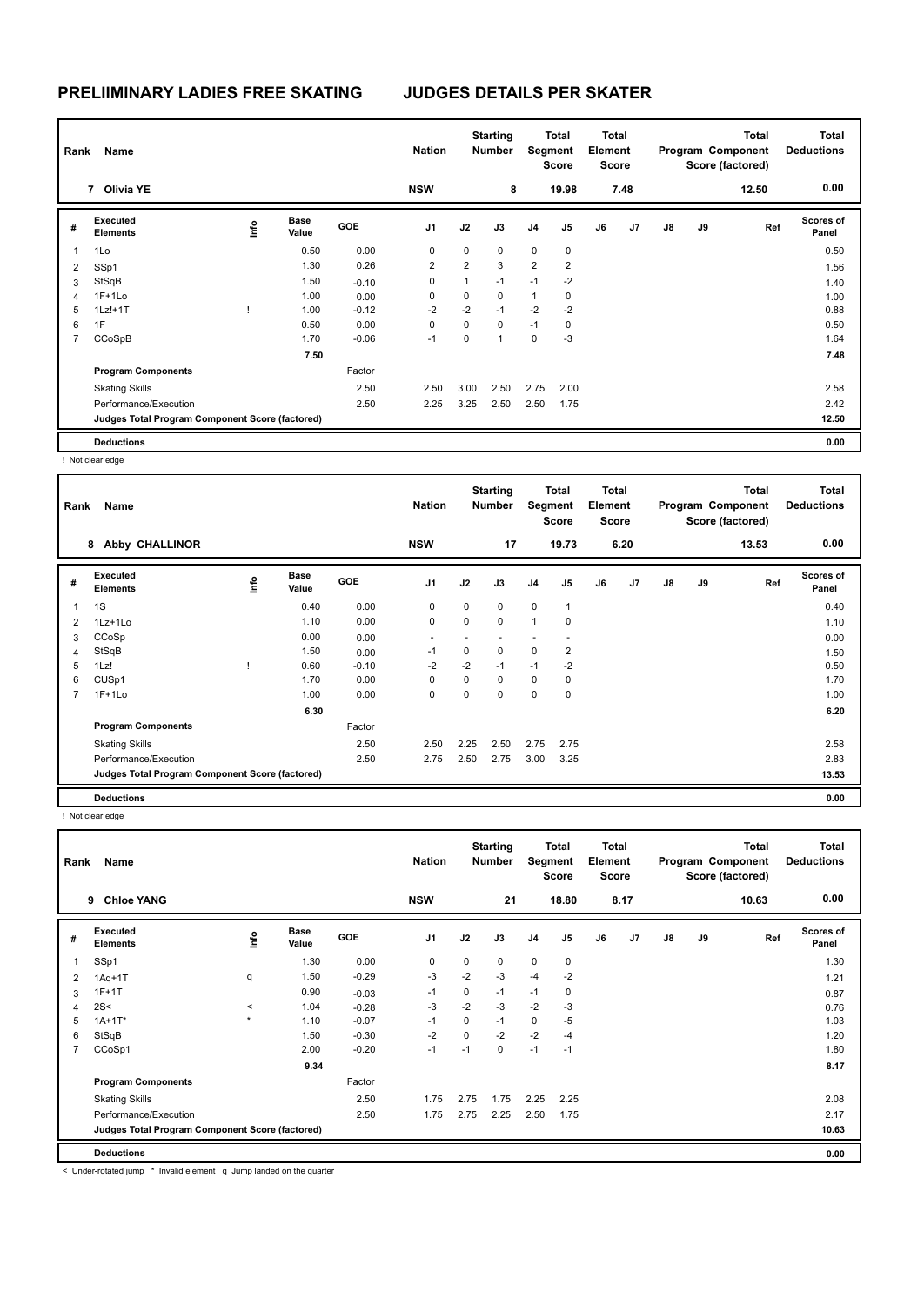| Rank           | Name                                            |      | <b>Nation</b>        |            | <b>Starting</b><br><b>Number</b> |          | <b>Total</b><br>Segment<br><b>Score</b> | <b>Total</b><br>Element<br><b>Score</b> |                |    |      | Total<br>Program Component<br>Score (factored) | <b>Total</b><br><b>Deductions</b> |       |                           |
|----------------|-------------------------------------------------|------|----------------------|------------|----------------------------------|----------|-----------------------------------------|-----------------------------------------|----------------|----|------|------------------------------------------------|-----------------------------------|-------|---------------------------|
|                | <b>Hannah LEMUS-GONETSKAYA</b><br>10            |      |                      |            | <b>NSW</b>                       |          | 18                                      |                                         | 18.37          |    | 6.49 |                                                |                                   | 11.88 | 0.00                      |
| #              | Executed<br><b>Elements</b>                     | lnfo | <b>Base</b><br>Value | <b>GOE</b> | J1                               | J2       | J3                                      | J <sub>4</sub>                          | J <sub>5</sub> | J6 | J7   | J8                                             | J9                                | Ref   | <b>Scores of</b><br>Panel |
| 1              | $1F+1T$                                         |      | 0.90                 | 0.00       | $-1$                             | 0        | 0                                       | $\mathbf 0$                             | 0              |    |      |                                                |                                   |       | 0.90                      |
| 2              | 1Lo                                             |      | 0.50                 | 0.00       | 0                                | 0        | $\mathbf 0$                             | 1                                       | 0              |    |      |                                                |                                   |       | 0.50                      |
| 3              | 1Lze+1T                                         | e    | 0.88                 | $-0.16$    | $-4$                             | $-4$     | $-3$                                    | $-2$                                    | $-3$           |    |      |                                                |                                   |       | 0.72                      |
| 4              | 1F                                              |      | 0.50                 | 0.00       | 0                                | 0        | 0                                       | 0                                       | $-1$           |    |      |                                                |                                   |       | 0.50                      |
| 5              | CCoSpB                                          |      | 1.70                 | $-0.17$    | $-1$                             | $\Omega$ | $-2$                                    | $\mathbf 0$                             | $-2$           |    |      |                                                |                                   |       | 1.53                      |
| 6              | StSqB                                           |      | 1.50                 | $-0.30$    | $-2$                             | $-1$     | $-3$                                    | $\mathbf 0$                             | $-3$           |    |      |                                                |                                   |       | 1.20                      |
| $\overline{7}$ | SSpB                                            |      | 1.10                 | 0.04       | 1                                | 0        | $\mathbf 0$                             | $-1$                                    | 1              |    |      |                                                |                                   |       | 1.14                      |
|                |                                                 |      | 7.08                 |            |                                  |          |                                         |                                         |                |    |      |                                                |                                   |       | 6.49                      |
|                | <b>Program Components</b>                       |      |                      | Factor     |                                  |          |                                         |                                         |                |    |      |                                                |                                   |       |                           |
|                | <b>Skating Skills</b>                           |      |                      | 2.50       | 1.50                             | 2.50     | 2.50                                    | 2.75                                    | 2.50           |    |      |                                                |                                   |       | 2.50                      |
|                | Performance/Execution                           |      |                      | 2.50       | 1.75                             | 2.25     | 2.25                                    | 3.00                                    | 2.25           |    |      |                                                |                                   |       | 2.25                      |
|                | Judges Total Program Component Score (factored) |      |                      |            |                                  |          |                                         |                                         |                |    |      |                                                |                                   |       | 11.88                     |
|                | <b>Deductions</b>                               |      |                      |            |                                  |          |                                         |                                         |                |    |      |                                                |                                   |       | 0.00                      |

e Wrong edge

| Rank | Name                                            |         |                      |            | <b>Nation</b>  |      | <b>Starting</b><br><b>Number</b> | Segment                  | <b>Total</b><br><b>Score</b> | <b>Total</b><br>Element<br><b>Score</b> |      |               |    | <b>Total</b><br>Program Component<br>Score (factored) | Total<br><b>Deductions</b> |
|------|-------------------------------------------------|---------|----------------------|------------|----------------|------|----------------------------------|--------------------------|------------------------------|-----------------------------------------|------|---------------|----|-------------------------------------------------------|----------------------------|
|      | Elizabeth GOODSIR-CULLEN<br>11                  |         |                      |            | <b>NSW</b>     |      | 6                                |                          | 18.29                        |                                         | 6.91 |               |    | 11.88                                                 | $-0.50$                    |
| #    | Executed<br><b>Elements</b>                     | ۴ů      | <b>Base</b><br>Value | <b>GOE</b> | J <sub>1</sub> | J2   | J3                               | J <sub>4</sub>           | J5                           | J6                                      | J7   | $\mathsf{J}8$ | J9 | Ref                                                   | Scores of<br>Panel         |
|      | 1A<<                                            | <<      | 0.00                 | 0.00       |                |      |                                  | $\overline{\phantom{0}}$ | ٠                            |                                         |      |               |    |                                                       | 0.00                       |
| 2    | 2S<                                             | $\,<\,$ | 1.04                 | $-0.52$    | $-5$           | $-5$ | $-5$                             | $-5$                     | $-5$                         |                                         |      |               |    |                                                       | 0.52                       |
| 3    | 1Lz                                             |         | 0.60                 | 0.00       | 0              | 0    | $\mathbf 0$                      | $\mathbf 0$              | 0                            |                                         |      |               |    |                                                       | 0.60                       |
| 4    | 1A+1Lo<<                                        | <<      | 1.10                 | $-0.33$    | $-3$           | $-4$ | $-3$                             | $-3$                     | $-3$                         |                                         |      |               |    |                                                       | 0.77                       |
| 5    | CSSp1                                           |         | 1.90                 | 0.00       | 1              | 0    | 0                                | $\mathbf 0$              | 0                            |                                         |      |               |    |                                                       | 1.90                       |
| 6    | StSqB                                           |         | 1.50                 | $-0.05$    | 0              | $-2$ | $-1$                             | $\mathbf 0$              | 1                            |                                         |      |               |    |                                                       | 1.45                       |
| 7    | CCoSp1                                          |         | 2.00                 | $-0.33$    | $-1$           | $-3$ | $-1$                             | $-2$                     | $-2$                         |                                         |      |               |    |                                                       | 1.67                       |
|      |                                                 |         | 8.14                 |            |                |      |                                  |                          |                              |                                         |      |               |    |                                                       | 6.91                       |
|      | <b>Program Components</b>                       |         |                      | Factor     |                |      |                                  |                          |                              |                                         |      |               |    |                                                       |                            |
|      | <b>Skating Skills</b>                           |         |                      | 2.50       | 2.00           | 2.25 | 2.75                             | 2.50                     | 2.75                         |                                         |      |               |    |                                                       | 2.50                       |
|      | Performance/Execution                           |         |                      | 2.50       | 2.00           | 1.75 | 2.25                             | 2.50                     | 2.50                         |                                         |      |               |    |                                                       | 2.25                       |
|      | Judges Total Program Component Score (factored) |         |                      |            |                |      |                                  |                          |                              |                                         |      |               |    |                                                       | 11.88                      |
|      | <b>Deductions</b>                               |         | Falls:               | $-0.50$    |                |      |                                  |                          |                              |                                         |      |               |    |                                                       | $-0.50$                    |

< Under-rotated jump << Downgraded jump

| Rank           | Name                                            |         |                      |            | <b>Nation</b>  |      | <b>Starting</b><br><b>Number</b> |                | <b>Total</b><br>Segment<br>Score | <b>Total</b><br>Element<br><b>Score</b> |      |    |    | <b>Total</b><br>Program Component<br>Score (factored) | <b>Total</b><br><b>Deductions</b> |
|----------------|-------------------------------------------------|---------|----------------------|------------|----------------|------|----------------------------------|----------------|----------------------------------|-----------------------------------------|------|----|----|-------------------------------------------------------|-----------------------------------|
|                | <b>Caroline GOODSIR-CULLEN</b><br>12            |         |                      |            | <b>NSW</b>     |      | 13                               |                | 18.02                            |                                         | 5.94 |    |    | 12.08                                                 | 0.00                              |
| #              | Executed<br><b>Elements</b>                     | Info    | <b>Base</b><br>Value | <b>GOE</b> | J <sub>1</sub> | J2   | J3                               | J <sub>4</sub> | J5                               | J6                                      | J7   | J8 | J9 | Ref                                                   | Scores of<br>Panel                |
| 1              | $1Lz+1Lo$                                       |         | 1.10                 | 0.02       | 0              | 0    | $\mathbf{1}$                     | $\mathbf{1}$   | 0                                |                                         |      |    |    |                                                       | 1.12                              |
| 2              | CCoSpB                                          |         | 1.70                 | 0.06       | 1              | 0    | $\mathbf{1}$                     | $\mathbf 0$    | $-1$                             |                                         |      |    |    |                                                       | 1.76                              |
| 3              | 1Lo                                             |         | 0.50                 | 0.00       | 0              | 0    | $\mathbf{1}$                     | 0              | $\mathbf 0$                      |                                         |      |    |    |                                                       | 0.50                              |
| 4              | 1A+SEQ+1T*                                      | $\star$ | 0.88                 | $-0.44$    | $-4$           | $-5$ | $-4$                             | $-3$           | $-4$                             |                                         |      |    |    |                                                       | 0.44                              |
| 5              | StSq1                                           |         | 1.80                 | $-0.18$    | $-2$           | $-2$ | $\mathbf{1}$                     | $-2$           | $\overline{1}$                   |                                         |      |    |    |                                                       | 1.62                              |
| 6              | 1F                                              |         | 0.50                 | 0.00       | 0              | 0    | $\mathbf 0$                      | $\mathbf 0$    | $\mathbf 0$                      |                                         |      |    |    |                                                       | 0.50                              |
| $\overline{7}$ | CSSp                                            |         | 0.00                 | 0.00       |                |      |                                  |                | ٠                                |                                         |      |    |    |                                                       | 0.00                              |
|                |                                                 |         | 6.48                 |            |                |      |                                  |                |                                  |                                         |      |    |    |                                                       | 5.94                              |
|                | <b>Program Components</b>                       |         |                      | Factor     |                |      |                                  |                |                                  |                                         |      |    |    |                                                       |                                   |
|                | <b>Skating Skills</b>                           |         |                      | 2.50       | 2.00           | 2.25 | 3.00                             | 2.50           | 2.75                             |                                         |      |    |    |                                                       | 2.50                              |
|                | Performance/Execution                           |         |                      | 2.50       | 1.75           | 2.00 | 3.00                             | 2.50           | 2.50                             |                                         |      |    |    |                                                       | 2.33                              |
|                | Judges Total Program Component Score (factored) |         |                      |            |                |      |                                  |                |                                  |                                         |      |    |    |                                                       | 12.08                             |
|                | <b>Deductions</b>                               |         |                      |            |                |      |                                  |                |                                  |                                         |      |    |    |                                                       | 0.00                              |

\* Invalid element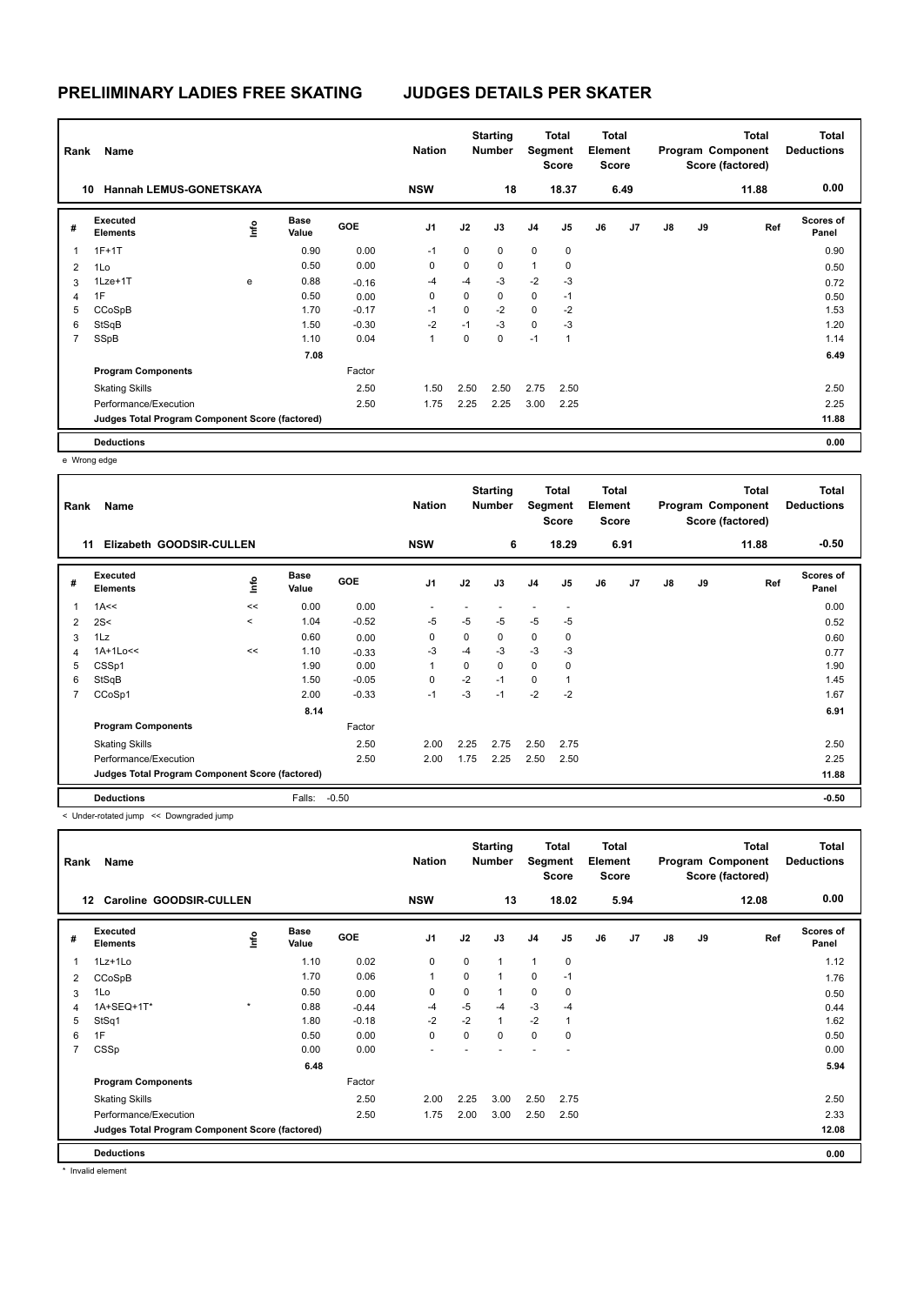| Rank           | Name                                            |         |                      |            | <b>Nation</b>  |                | <b>Starting</b><br><b>Number</b> | Segment        | <b>Total</b><br><b>Score</b> | <b>Total</b><br>Element<br><b>Score</b> |      | Total<br>Program Component<br>Score (factored) |    |       | <b>Total</b><br><b>Deductions</b> |
|----------------|-------------------------------------------------|---------|----------------------|------------|----------------|----------------|----------------------------------|----------------|------------------------------|-----------------------------------------|------|------------------------------------------------|----|-------|-----------------------------------|
|                | Angelina REPAC<br>13                            |         |                      |            | <b>NSW</b>     |                | 11                               |                | 17.34                        |                                         | 6.71 |                                                |    | 10.63 | 0.00                              |
| #              | Executed<br><b>Elements</b>                     | lnfo    | <b>Base</b><br>Value | <b>GOE</b> | J <sub>1</sub> | J2             | J3                               | J <sub>4</sub> | J <sub>5</sub>               | J6                                      | J7   | $\mathsf{J}8$                                  | J9 | Ref   | <b>Scores of</b><br>Panel         |
| 1              | $1F+1Lo$                                        |         | 1.00                 | 0.02       | 0              | $\overline{1}$ | $\mathbf 0$                      | $\mathbf 0$    | $\mathbf{1}$                 |                                         |      |                                                |    |       | 1.02                              |
| $\overline{2}$ | 1A<                                             | $\prec$ | 0.88                 | $-0.23$    | $-3$           | $-3$           | $-2$                             | $-2$           | $-3$                         |                                         |      |                                                |    |       | 0.65                              |
| 3              | CCoSp1                                          |         | 2.00                 | $-0.27$    | $-1$           | $-1$           | $-1$                             | $-3$           | $-2$                         |                                         |      |                                                |    |       | 1.73                              |
| 4              | $1F+1T<<$                                       | <<      | 0.50                 | $-0.17$    | $-4$           | $-4$           | $-3$                             | $-3$           | $-3$                         |                                         |      |                                                |    |       | 0.33                              |
| 5              | 1Lo                                             |         | 0.50                 | 0.02       | $\Omega$       | 1              | $\mathbf 0$                      | 0              | 1                            |                                         |      |                                                |    |       | 0.52                              |
| 6              | StSqB                                           |         | 1.50                 | $-0.35$    | $-2$           | $-2$           | $-3$                             | $-3$           | $-2$                         |                                         |      |                                                |    |       | 1.15                              |
| $\overline{7}$ | CSp1                                            |         | 1.40                 | $-0.09$    | 0              | 0              | $-1$                             | $-1$           | $-1$                         |                                         |      |                                                |    |       | 1.31                              |
|                |                                                 |         | 7.78                 |            |                |                |                                  |                |                              |                                         |      |                                                |    |       | 6.71                              |
|                | <b>Program Components</b>                       |         |                      | Factor     |                |                |                                  |                |                              |                                         |      |                                                |    |       |                                   |
|                | <b>Skating Skills</b>                           |         |                      | 2.50       | 2.00           | 2.00           | 2.00                             | 2.25           | 2.25                         |                                         |      |                                                |    |       | 2.08                              |
|                | Performance/Execution                           |         |                      | 2.50       | 1.75           | 2.25           | 2.25                             | 2.25           | 2.00                         |                                         |      |                                                |    |       | 2.17                              |
|                | Judges Total Program Component Score (factored) |         |                      |            |                |                |                                  |                |                              |                                         |      |                                                |    |       | 10.63                             |
|                | <b>Deductions</b>                               |         |                      |            |                |                |                                  |                |                              |                                         |      |                                                |    |       | 0.00                              |

< Under-rotated jump << Downgraded jump

| Rank           | Name                                            |    |                      |            | <b>Nation</b>  |          | <b>Starting</b><br><b>Number</b> |                | Total<br>Segment<br><b>Score</b> | <b>Total</b><br>Element<br><b>Score</b> |      | <b>Total</b><br>Program Component<br>Score (factored) |    |       | <b>Total</b><br><b>Deductions</b> |
|----------------|-------------------------------------------------|----|----------------------|------------|----------------|----------|----------------------------------|----------------|----------------------------------|-----------------------------------------|------|-------------------------------------------------------|----|-------|-----------------------------------|
|                | <b>Zoe MARTINELLI</b><br>14                     |    |                      |            | <b>NSW</b>     |          | 5                                |                | 17.13                            |                                         | 5.67 |                                                       |    | 11.46 | 0.00                              |
| #              | Executed<br><b>Elements</b>                     | ۴٥ | <b>Base</b><br>Value | <b>GOE</b> | J <sub>1</sub> | J2       | J3                               | J <sub>4</sub> | J <sub>5</sub>                   | J6                                      | J7   | $\mathsf{J}8$                                         | J9 | Ref   | Scores of<br>Panel                |
| 1              | 1Lo                                             |    | 0.50                 | 0.00       | 0              | 0        | 0                                | $\mathbf 0$    | $\mathbf 0$                      |                                         |      |                                                       |    |       | 0.50                              |
| 2              | $1Lz+1T$                                        |    | 1.00                 | 0.00       | $\mathbf 0$    | $\Omega$ | 0                                | $\mathbf 0$    | 0                                |                                         |      |                                                       |    |       | 1.00                              |
| 3              | StSqB                                           |    | 1.50                 | $-0.30$    | $-2$           | 0        | $-3$                             | $-3$           | $-1$                             |                                         |      |                                                       |    |       | 1.20                              |
| 4              | CoSpBV                                          |    | 1.13                 | $-0.34$    | -3             | $-3$     | $-3$                             | $-3$           | $-1$                             |                                         |      |                                                       |    |       | 0.79                              |
| 5              | $1F+1Lo<<$                                      | << | 0.50                 | $-0.22$    | $-5$           | $-5$     | $-4$                             | $-4$           | $-3$                             |                                         |      |                                                       |    |       | 0.28                              |
| 6              | 1Lz                                             |    | 0.60                 | 0.00       | $\mathbf 0$    | $-2$     | $\Omega$                         | $\mathbf 0$    | $\pmb{0}$                        |                                         |      |                                                       |    |       | 0.60                              |
| $\overline{7}$ | SSp1                                            |    | 1.30                 | 0.00       | 1              | $-1$     | 0                                | 0              | 0                                |                                         |      |                                                       |    |       | 1.30                              |
|                |                                                 |    | 6.53                 |            |                |          |                                  |                |                                  |                                         |      |                                                       |    |       | 5.67                              |
|                | <b>Program Components</b>                       |    |                      | Factor     |                |          |                                  |                |                                  |                                         |      |                                                       |    |       |                                   |
|                | <b>Skating Skills</b>                           |    |                      | 2.50       | 1.50           | 2.50     | 2.00                             | 2.50           | 2.50                             |                                         |      |                                                       |    |       | 2.33                              |
|                | Performance/Execution                           |    |                      | 2.50       | 1.75           | 2.25     | 2.25                             | 2.50           | 2.25                             |                                         |      |                                                       |    |       | 2.25                              |
|                | Judges Total Program Component Score (factored) |    |                      |            |                |          |                                  |                |                                  |                                         |      |                                                       |    |       | 11.46                             |
|                | <b>Deductions</b>                               |    |                      |            |                |          |                                  |                |                                  |                                         |      |                                                       |    |       | 0.00                              |

<< Downgraded jump

| Rank | Name                                            |    |                      |            | <b>Nation</b>  |      | <b>Starting</b><br><b>Number</b> | Segment        | <b>Total</b><br><b>Score</b> | <b>Total</b><br>Element<br>Score |                |               |    | <b>Total</b><br>Program Component<br>Score (factored) | <b>Total</b><br><b>Deductions</b> |
|------|-------------------------------------------------|----|----------------------|------------|----------------|------|----------------------------------|----------------|------------------------------|----------------------------------|----------------|---------------|----|-------------------------------------------------------|-----------------------------------|
|      | <b>Sarah-Rose QUINN</b><br>15                   |    |                      |            | <b>NSW</b>     |      | 4                                |                | 16.16                        |                                  | 4.90           |               |    | 11.26                                                 | 0.00                              |
| #    | Executed<br><b>Elements</b>                     | ۴  | <b>Base</b><br>Value | <b>GOE</b> | J <sub>1</sub> | J2   | J3                               | J <sub>4</sub> | J <sub>5</sub>               | J6                               | J <sub>7</sub> | $\mathsf{J}8$ | J9 | Ref                                                   | Scores of<br>Panel                |
| -1   | SSp1                                            |    | 1.30                 | $-0.13$    | 0              | $-2$ | 0                                | $-1$           | $-2$                         |                                  |                |               |    |                                                       | 1.17                              |
| 2    | StSqB                                           |    | 1.50                 | 0.00       | $\mathbf 0$    | 0    | 0                                | $\mathbf 0$    | 1                            |                                  |                |               |    |                                                       | 1.50                              |
| 3    | 1F                                              |    | 0.50                 | 0.00       | 0              | 0    | 0                                | 0              | 0                            |                                  |                |               |    |                                                       | 0.50                              |
| 4    | 1Lo+1Lo                                         |    | 1.00                 | 0.00       | 0              | 0    | 0                                | $\mathbf 0$    | 0                            |                                  |                |               |    |                                                       | 1.00                              |
| 5    | $1F+1T<<$                                       | << | 0.50                 | $-0.17$    | $-3$           | $-4$ | $-3$                             | $-3$           | $-5$                         |                                  |                |               |    |                                                       | 0.33                              |
| 6    | 1S                                              |    | 0.40                 | 0.00       | 0              | 0    | 0                                | $\mathbf 0$    | 0                            |                                  |                |               |    |                                                       | 0.40                              |
| 7    | CCoSp                                           |    | 0.00                 | 0.00       |                |      |                                  |                |                              |                                  |                |               |    |                                                       | 0.00                              |
|      |                                                 |    | 5.20                 |            |                |      |                                  |                |                              |                                  |                |               |    |                                                       | 4.90                              |
|      | <b>Program Components</b>                       |    |                      | Factor     |                |      |                                  |                |                              |                                  |                |               |    |                                                       |                                   |
|      | <b>Skating Skills</b>                           |    |                      | 2.50       | 1.75           | 2.50 | 2.25                             | 2.75           | 2.00                         |                                  |                |               |    |                                                       | 2.25                              |
|      | Performance/Execution                           |    |                      | 2.50       | 2.00           | 2.25 | 2.25                             | 2.25           | 2.50                         |                                  |                |               |    |                                                       | 2.25                              |
|      | Judges Total Program Component Score (factored) |    |                      |            |                |      |                                  |                |                              |                                  |                |               |    |                                                       | 11.26                             |
|      | <b>Deductions</b>                               |    |                      |            |                |      |                                  |                |                              |                                  |                |               |    |                                                       | 0.00                              |

<< Downgraded jump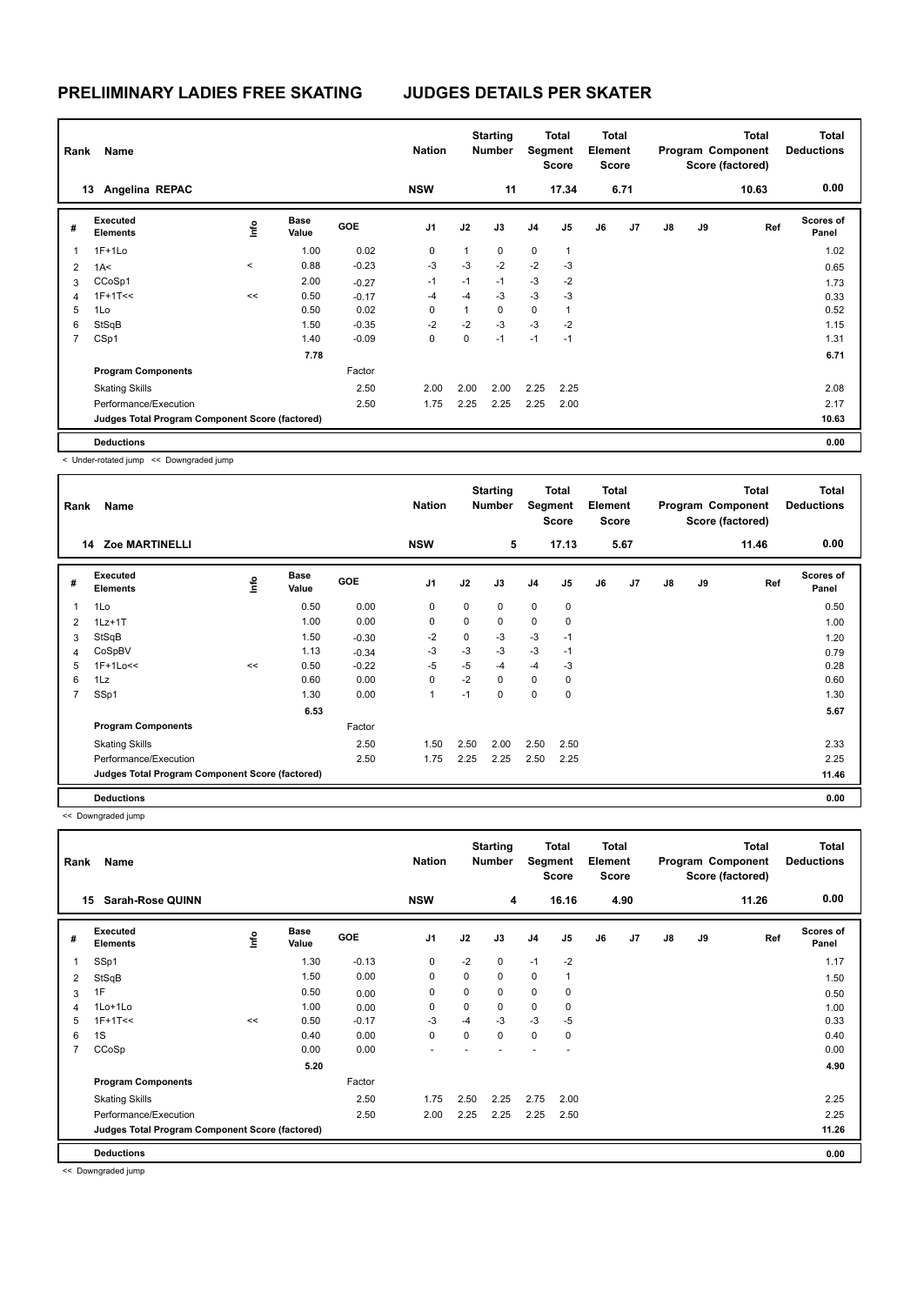| Rank           | Name                                            |    |                      |         |                |      | <b>Nation</b> |                | <b>Starting</b><br><b>Number</b> | Segment | <b>Total</b><br><b>Score</b> | Total<br>Element<br><b>Score</b> |    |       |                           | <b>Total</b><br>Program Component<br>Score (factored) | <b>Total</b><br><b>Deductions</b> |
|----------------|-------------------------------------------------|----|----------------------|---------|----------------|------|---------------|----------------|----------------------------------|---------|------------------------------|----------------------------------|----|-------|---------------------------|-------------------------------------------------------|-----------------------------------|
|                | Kara-Rose MEZNARIC<br>16                        |    |                      |         | <b>NSW</b>     |      | 16            |                | 15.79                            |         | 4.73                         |                                  |    | 11.06 | 0.00                      |                                                       |                                   |
| #              | Executed<br><b>Elements</b>                     | e  | <b>Base</b><br>Value | GOE     | J <sub>1</sub> | J2   | J3            | J <sub>4</sub> | J5                               | J6      | J7                           | J8                               | J9 | Ref   | <b>Scores of</b><br>Panel |                                                       |                                   |
| 1              | 1A<<                                            | << | 0.00                 | 0.00    |                |      |               |                |                                  |         |                              |                                  |    |       | 0.00                      |                                                       |                                   |
| 2              | <b>CUSpB</b>                                    |    | 1.50                 | 0.00    | 0              | 0    | $\mathbf 0$   | $-1$           | 0                                |         |                              |                                  |    |       | 1.50                      |                                                       |                                   |
| 3              | $1F+1Lo$                                        |    | 1.00                 | $-0.02$ | 0              | $-1$ | $-1$          | 0              | 0                                |         |                              |                                  |    |       | 0.98                      |                                                       |                                   |
| 4              | StSqB                                           |    | 1.50                 | $-0.10$ | $-2$           | $-2$ | $\mathbf 0$   | 0              | $\overline{1}$                   |         |                              |                                  |    |       | 1.40                      |                                                       |                                   |
| 5              | $1F+1T<<$                                       | << | 0.50                 | $-0.15$ | $-3$           | $-4$ | $-3$          | $-3$           | $-3$                             |         |                              |                                  |    |       | 0.35                      |                                                       |                                   |
| 6              | 1Lo                                             |    | 0.50                 | 0.00    | 0              | 0    | $\mathbf 0$   | 0              | 0                                |         |                              |                                  |    |       | 0.50                      |                                                       |                                   |
| $\overline{7}$ | CCoSp                                           |    | 0.00                 | 0.00    |                |      |               |                |                                  |         |                              |                                  |    |       | 0.00                      |                                                       |                                   |
|                |                                                 |    | 5.00                 |         |                |      |               |                |                                  |         |                              |                                  |    |       | 4.73                      |                                                       |                                   |
|                | <b>Program Components</b>                       |    |                      | Factor  |                |      |               |                |                                  |         |                              |                                  |    |       |                           |                                                       |                                   |
|                | <b>Skating Skills</b>                           |    |                      | 2.50    | 1.75           | 2.00 | 2.25          | 2.50           | 2.25                             |         |                              |                                  |    |       | 2.17                      |                                                       |                                   |
|                | Performance/Execution                           |    |                      | 2.50    | 2.25           | 2.00 | 2.50          | 2.25           | 2.25                             |         |                              |                                  |    |       | 2.25                      |                                                       |                                   |
|                | Judges Total Program Component Score (factored) |    |                      |         |                |      |               |                |                                  |         |                              |                                  |    |       | 11.06                     |                                                       |                                   |
|                | <b>Deductions</b>                               |    |                      |         |                |      |               |                |                                  |         |                              |                                  |    |       | 0.00                      |                                                       |                                   |
|                | Costume violation:                              |    | $(1$ of 6)           |         |                |      |               |                |                                  |         |                              |                                  |    |       |                           |                                                       |                                   |

<< Downgraded jump

| Rank           | Name                                            |    |                      | <b>Nation</b> |                | <b>Starting</b><br><b>Number</b> |      | Total<br>Segment<br><b>Score</b> | Total<br>Element<br><b>Score</b> |    |      |               | <b>Total</b><br>Program Component<br>Score (factored) | <b>Total</b><br><b>Deductions</b> |                           |
|----------------|-------------------------------------------------|----|----------------------|---------------|----------------|----------------------------------|------|----------------------------------|----------------------------------|----|------|---------------|-------------------------------------------------------|-----------------------------------|---------------------------|
| 17             | <b>Sienna REPAC</b>                             |    |                      |               | <b>NSW</b>     |                                  | 9    |                                  | 15.52                            |    | 5.94 |               |                                                       | 9.58                              | 0.00                      |
| #              | Executed<br><b>Elements</b>                     | ۴ů | <b>Base</b><br>Value | <b>GOE</b>    | J <sub>1</sub> | J2                               | J3   | J <sub>4</sub>                   | J <sub>5</sub>                   | J6 | J7   | $\mathsf{J}8$ | J9                                                    | Ref                               | <b>Scores of</b><br>Panel |
| 1              | $1F+1Lo$                                        |    | 1.00                 | $-0.03$       | $-1$           | 0                                | $-1$ | $\mathbf 0$                      | $-1$                             |    |      |               |                                                       |                                   | 0.97                      |
| $\overline{2}$ | CCoSpBV                                         |    | 1.28                 | $-0.09$       | $\mathbf 0$    | 0                                | $-1$ | $-1$                             | $-2$                             |    |      |               |                                                       |                                   | 1.19                      |
| 3              | 1Lo                                             |    | 0.50                 | 0.00          | $\mathbf 0$    | 0                                | 0    | 0                                | 0                                |    |      |               |                                                       |                                   | 0.50                      |
| $\overline{4}$ | StSqB                                           |    | 1.50                 | $-0.45$       | $-1$           | $-3$                             | $-3$ | $-3$                             | $-4$                             |    |      |               |                                                       |                                   | 1.05                      |
| 5              | $1F+1T<<$                                       | << | 0.50                 | $-0.20$       | $-4$           | $-5$                             | -4   | $-4$                             | $-3$                             |    |      |               |                                                       |                                   | 0.30                      |
| 6              | 1Lz                                             |    | 0.60                 | $-0.06$       | $-1$           | $-2$                             | $-1$ | $-1$                             | $-1$                             |    |      |               |                                                       |                                   | 0.54                      |
| $\overline{7}$ | SSp1                                            |    | 1.30                 | 0.09          | -1             | 0                                | 1    | $\overline{1}$                   | 0                                |    |      |               |                                                       |                                   | 1.39                      |
|                |                                                 |    | 6.68                 |               |                |                                  |      |                                  |                                  |    |      |               |                                                       |                                   | 5.94                      |
|                | <b>Program Components</b>                       |    |                      | Factor        |                |                                  |      |                                  |                                  |    |      |               |                                                       |                                   |                           |
|                | <b>Skating Skills</b>                           |    |                      | 2.50          | 1.75           | 1.75                             | 1.75 | 2.50                             | 1.75                             |    |      |               |                                                       |                                   | 1.75                      |
|                | Performance/Execution                           |    |                      | 2.50          | 2.25           | 2.00                             | 2.00 | 2.50                             | 1.50                             |    |      |               |                                                       |                                   | 2.08                      |
|                | Judges Total Program Component Score (factored) |    |                      |               |                |                                  |      |                                  |                                  |    |      |               |                                                       |                                   | 9.58                      |
|                | <b>Deductions</b>                               |    |                      |               |                |                                  |      |                                  |                                  |    |      |               |                                                       |                                   | 0.00                      |

<< Downgraded jump

| Rank           | Name                                            |    |                      |            | <b>Nation</b>  |      | <b>Starting</b><br><b>Number</b> |                | <b>Total</b><br>Segment<br><b>Score</b> | <b>Total</b><br>Element<br><b>Score</b> |                | Total<br>Program Component<br>Score (factored) |    |       | <b>Total</b><br><b>Deductions</b> |
|----------------|-------------------------------------------------|----|----------------------|------------|----------------|------|----------------------------------|----------------|-----------------------------------------|-----------------------------------------|----------------|------------------------------------------------|----|-------|-----------------------------------|
|                | Sara NALOSOVA<br>18                             |    |                      |            | <b>NSW</b>     |      | 15                               |                | 15.12                                   |                                         | 4.99           |                                                |    | 10.63 | $-0.50$                           |
| #              | Executed<br><b>Elements</b>                     | ۴٥ | <b>Base</b><br>Value | <b>GOE</b> | J <sub>1</sub> | J2   | J3                               | J <sub>4</sub> | J <sub>5</sub>                          | J6                                      | J <sub>7</sub> | $\mathsf{J}8$                                  | J9 | Ref   | <b>Scores of</b><br>Panel         |
| 1              | $1F+1Lo$                                        |    | 1.00                 | 0.00       | 0              | 0    | $\mathbf 0$                      | $\mathbf 0$    | $\mathbf 0$                             |                                         |                |                                                |    |       | 1.00                              |
| 2              | SSpB                                            |    | 1.10                 | 0.00       | 0              | 0    | 0                                | 0              | 0                                       |                                         |                |                                                |    |       | 1.10                              |
| 3              | 1Lz!                                            |    | 0.60                 | $-0.16$    | $-2$           | $-5$ | $-2$                             | $-4$           | $-2$                                    |                                         |                |                                                |    |       | 0.44                              |
| $\overline{4}$ | StSqB                                           |    | 1.50                 | $-0.35$    | $-2$           | $-2$ | $-1$                             | $-3$           | $-3$                                    |                                         |                |                                                |    |       | 1.15                              |
| 5              | 1S                                              |    | 0.40                 | 0.00       | 0              | 0    | $\mathbf 0$                      | 0              | 0                                       |                                         |                |                                                |    |       | 0.40                              |
| 6              | $1S+1Lo$                                        |    | 0.90                 | 0.00       | $\Omega$       | 0    | $-1$                             | 0              | 0                                       |                                         |                |                                                |    |       | 0.90                              |
| $\overline{7}$ | CCoSp                                           |    | 0.00                 | 0.00       |                |      |                                  |                | ٠                                       |                                         |                |                                                |    |       | 0.00                              |
|                |                                                 |    | 5.50                 |            |                |      |                                  |                |                                         |                                         |                |                                                |    |       | 4.99                              |
|                | <b>Program Components</b>                       |    |                      | Factor     |                |      |                                  |                |                                         |                                         |                |                                                |    |       |                                   |
|                | <b>Skating Skills</b>                           |    |                      | 2.50       | 1.50           | 2.00 | 2.50                             | 2.50           | 1.75                                    |                                         |                |                                                |    |       | 2.08                              |
|                | Performance/Execution                           |    |                      | 2.50       | 2.00           | 2.25 | 2.25                             | 2.50           | 1.75                                    |                                         |                |                                                |    |       | 2.17                              |
|                | Judges Total Program Component Score (factored) |    |                      |            |                |      |                                  |                |                                         |                                         |                |                                                |    |       | 10.63                             |
|                | <b>Deductions</b>                               |    | Falls:               | $-0.50$    |                |      |                                  |                |                                         |                                         |                |                                                |    |       | $-0.50$                           |
| .              |                                                 |    |                      |            |                |      |                                  |                |                                         |                                         |                |                                                |    |       |                                   |

! Not clear edge